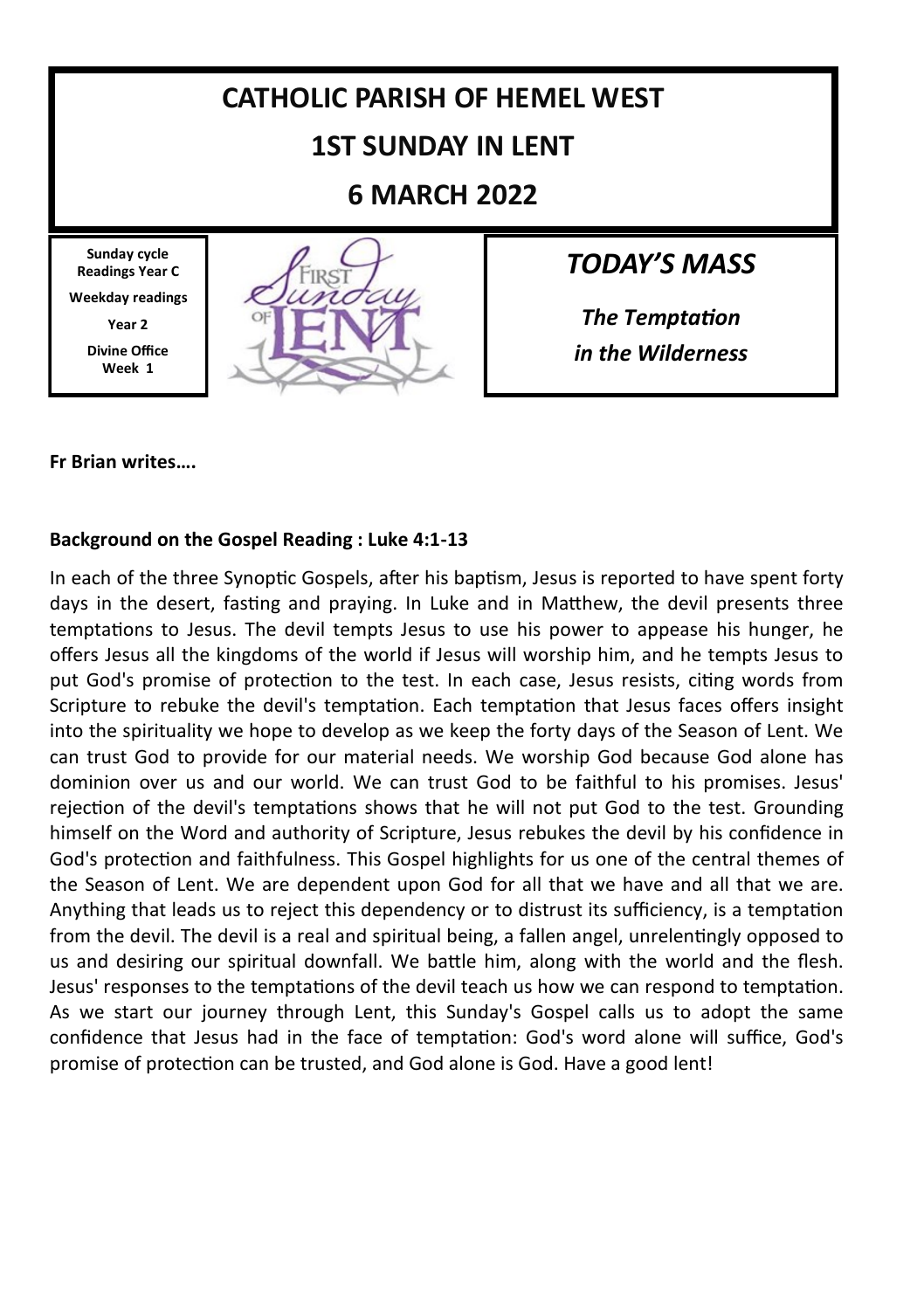# **PARISH NEWS**

**Welcome to the parish of Hemel West. If you are new to the parish, please make yourself known to Fr Brian, by contacting him on 01442 391 759.**

#### **LENT 2022**

**HOLY HOUR:** (with Confessions, Adoration & Benediction) 7pm Fridays at Ss Mary & Joseph. This will also be Livestreamed. Please note there<br>will not be Confessions Adoration & will not be Confessions, Adoration & Benediction on 18 March and 8 April. **STATIONS OF THE CROSS**: Please come and join St Mark's for the Way of the Cross, 7pm every Tuesday in Lent. If you cannot make it then please watch the Livestream on the YouTube account https://www.youtube.com/c/ HemelWestCatholic

**STATIONS OF THE CROSS**: Every Thursday 11am at Ss Mary & Joseph lead by the Catholic Women's league. (Starting on 10 March). **TAIZE SERVICE** at Ss Mary & Joseph Friday 18 March and Friday 8 April at 7pm.

**RECEPTION OF HOLY COMMUNION:** If you are wearing a mask, you'll find it easier to remove your mask just before you receive Holy Communion and then replace it. And just a reminder that you when you receive Holy Communion, you must immediately consume the Sacred Host and not walk away with the Sacred Host. I ask parents to be especially vigilant in regards to their children in this matter. There has been at least one situation recently where the Sacred Host has been found on the floor after Mass. This is an act of sacrilege, albeit unintentional, but none the less very serious for which there is no excuse. Please say a small prayer in reparation.

**PRAYING FOR THE SICK**: Do write and place the names of those who are sick inside a small sealed envelope, that you would like prayed for and remembered at Mass, into the bronze bowl on the sanctuary. You'll see it next to the lectern below the sign. Do let me know of any healings or favours received so that a Mass of Thanksgiving can be offered to the glory of God. Let the sick

person know that their name is in the bowl and encourage them to have faith in God for healing.

**CARDINAL'S LENTEN APPEAL: HEAT or EAT?** Help those facing this choice. This year, we celebrate 10 years of Caritas Westminster, the social action agency of the Diocese, working with parishes to restore hope, and enable people to lead a life of dignity. Funds raised in this year's Cardinal's Lenten Appeal will be shared between parishes and Caritas Westminster. The effects of the pandemic are making daily life harder for all. Price rises mean many families face an impossible choice: HEAT or EAT? The Church is responding, with thousands of people putting their faith into action by serving those in need. Cardinal Nichols has expressed his gratitude to everyone who supports the Appeal, with whatever they can afford. Just as a mosaic is made up of many different coloured pieces, each one unique, each person's contribution to this mosaic of hope will bring light into the lives of people across our Diocese. Please take a donation envelope, alternatively you can use the QR code to make

#### **GOSPEL READINGS FOR THE FORTHCOMING WEEK:**

| Mon:         | Matthew | 25:31-46    |
|--------------|---------|-------------|
| Tues:        | Matthew | $6: 7 - 15$ |
| Wed:         | Luke    | 11:29-32    |
| Thurs:       | Matthew | $7:7-12$    |
| Fri:         | Matthew | $5:20 - 26$ |
| Sat:         | Matthew | $5:43-48$   |
| Sunday: Luke |         | $4:1-13$    |
|              |         |             |

#### **PARISH FINANCES**

**PLANNED GIVING:** Thank you to all those who have made the switch to donating by Standing Order. For those who wish to donate in this way, the details are:

*Account Name: WRCDT Hemel West Sort Code: 40-05-20 Account No.: 31095048*

**The offertory collection Income figures are published on a monthly basis once the bank reconciliation is completed.**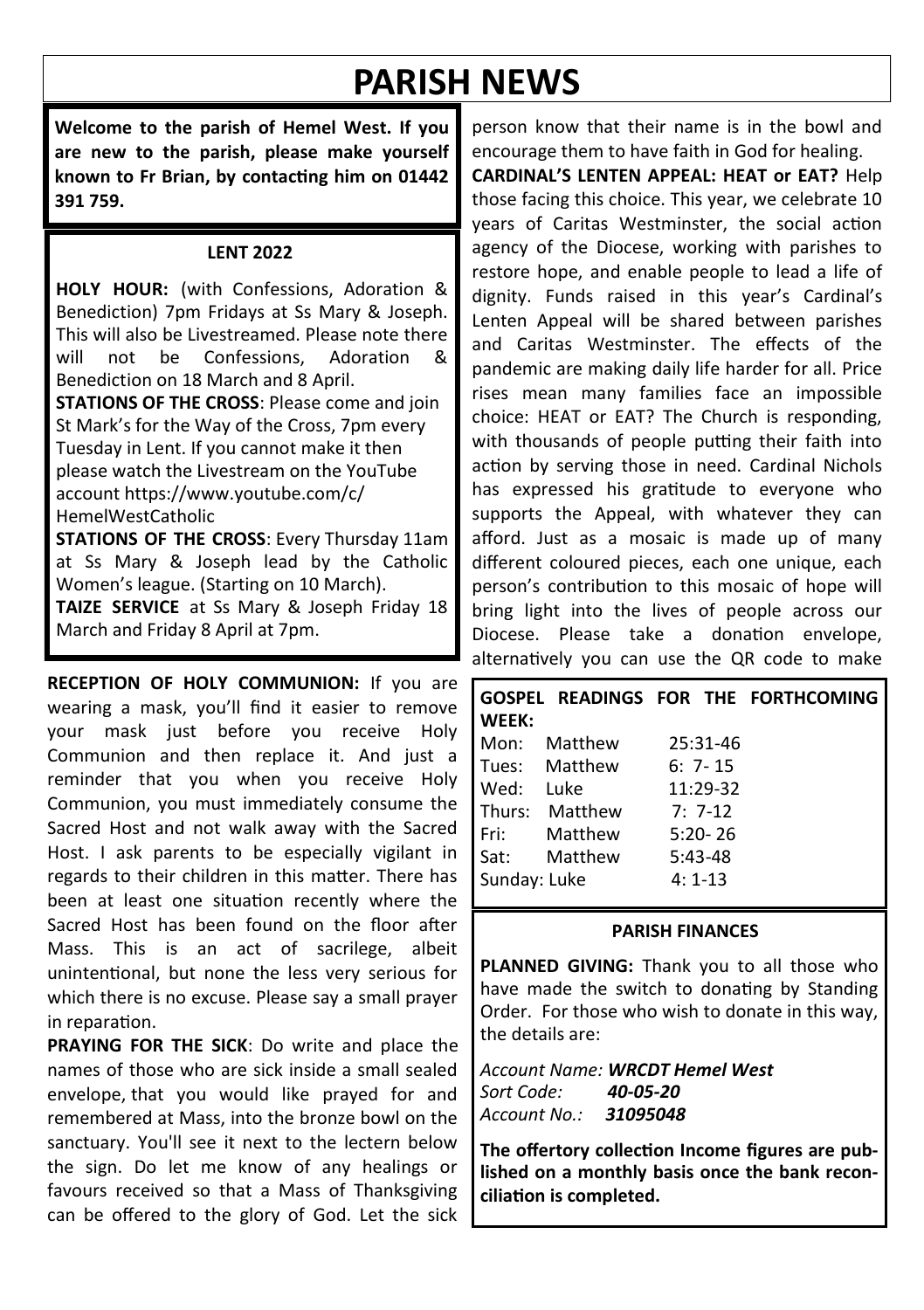your donation online. Thank you for your anticipated generosity this season of Lent.. You can view two short films about the impact of your previous support, on the website www.CardinalsLentenAppeal.org.uk.

**CATHOLIC WOMENS LEAUGE**: We will be meeting on Thursday 10 March, 7.30pm at St Joseph's Hall. All ladies of the Parishes are welcome. We will be discussing arrangements for our forthcoming Flower Festival on the May bank holiday weekend. Any help with flower arranging and sponsorship for flowers welcome.

**CAFOD FAMILY FAST DAY FRIDAY 11 MARCH**: Family Fast Day is a day when we are asked to eat simply and give generously. CAFOD is asking us this day to support mums, like Amie in Sierra Leone, with expert training in growing and making healthy food. You can donate in Church using a CAFOD envelope; or go to cafod.org.uk/lent. Thank you for your generosity.

**ANNUAL MASS OF THANKSGIVING**: Annual Mass of Thanksgiving for the Sacrament of Matrimony : Westminster Cathedral, Saturday 14 May 2022 at 3pm. The Cardinal is inviting to this Mass all couples in the Diocese, who are celebrating their 5th 10th, 25th, 30th, 40th, 50th and 60th (and every year over 60) Wedding Anniversary of Catholic Marriage in 2022. If you are celebrating an anniversary, please email Fr Brian the following details: husband and wife's names, wedding date, full postal address and email (or telephone number, if no email) by Friday 25 March.

**NEWSLETTER ITEMS:** When submitting an item for the newsletter, please send the details and information as you would like to see it published in the newsletter. Please keep your item to no more than 60 words. Please email Shirley by Wednesday 12 Noon and she will be do her best to accommodate it.

**Office Hours and Telephone cover for Hemel West. Email: shirleybailey@rcdow.org.uk Phone: 01442 391 759 option 2**

| <b>Telephone cover</b> | <b>Hemel West Office</b> |
|------------------------|--------------------------|
| for West               | Hours                    |
| Monday                 | Monday                   |
| 12 noon-6pm            | 3pm-6pm                  |
| Tuesdav                | Tuesday                  |
| 9.30am-3.30pm          | Closed                   |
| Wednesday              | Wednesday                |
| 9.30am-3.30pm          | 9.30am-3.30pm            |
| Thursday               | Thursday                 |
| 9.30am-3.30pm          | 9.30am-12.30pm           |
| Friday                 | Friday                   |
| 9.30am-3.30pm          | 9.30am-12.30pm           |

#### **Reflection**

Love is the one thing that cannot hurt your neighbour; that is why it is the answer to every one of the Commandments.

(Jesuit Spirituality)

#### **Prayer**

Father, we pray for our Sisters and Brothers across the World.

Give us hearts that seek you, help us to love and support all our Sisters and Brothers as one family of God, and help us to reach out to them with great generosity this Family Fast Day.

Amen